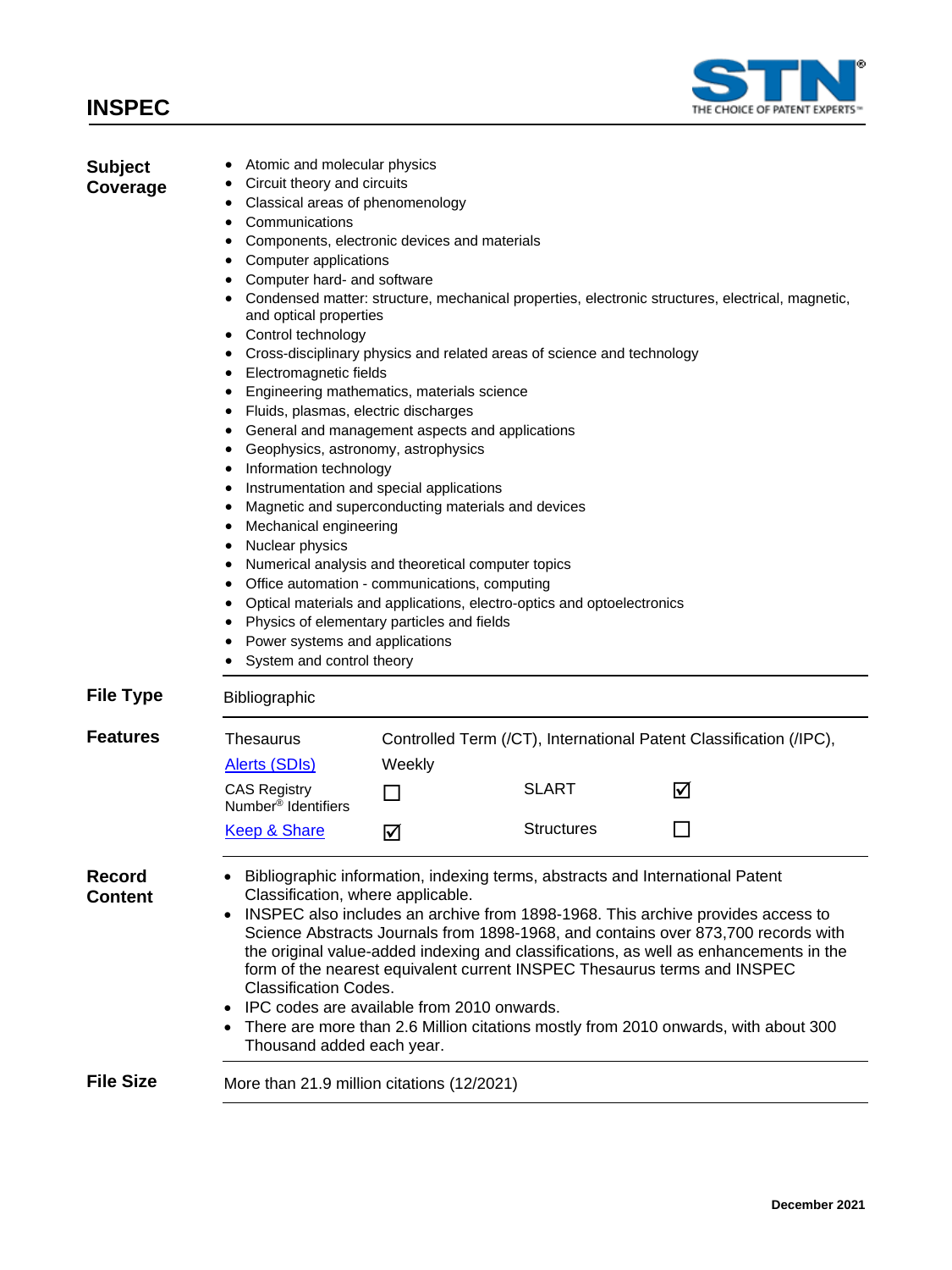| Coverage                           | 1898-present                                                                                                                                                                                                                                                                                                                                                                            |                                                              |  |
|------------------------------------|-----------------------------------------------------------------------------------------------------------------------------------------------------------------------------------------------------------------------------------------------------------------------------------------------------------------------------------------------------------------------------------------|--------------------------------------------------------------|--|
| <b>Updates</b>                     | Weekly                                                                                                                                                                                                                                                                                                                                                                                  |                                                              |  |
| Language                           | English                                                                                                                                                                                                                                                                                                                                                                                 |                                                              |  |
| <b>Database</b><br><b>Producer</b> | The Institution of Engineering and Technology (IET)<br>Michael Faraday House, Six Hills Way<br>Stevenage, Herts SG1 2AY, United Kingdom<br>Phone: +44 1438/313311<br>Fax: +44 1438/742840<br>Email: inspec@theiet.org<br>Copyright Holder<br>The Institution of Engineering and Technology is<br>registered as a Charity in England & Wales (no 211014)<br>and Scotland (no SC038698)." |                                                              |  |
| <b>Sources</b>                     | Journals<br>Reports<br>Conferences                                                                                                                                                                                                                                                                                                                                                      | <b>Books</b><br><b>Dissertations</b><br>Patents (until 1976) |  |
| <b>User Aids</b>                   | Inspec List of Journals *<br>Inspec Classification *<br>٠<br>Inspec Thesaurus *<br><b>IPC Codes Applied in Inspec Records</b><br>https://www.theiet.org/media/7694/ipc-patent-codes.pdf<br>Online Helps (HELP DIRECTORY lists all help messages available)                                                                                                                              |                                                              |  |
|                                    | <b>STNGUIDE</b><br>available printed at producer and online                                                                                                                                                                                                                                                                                                                             |                                                              |  |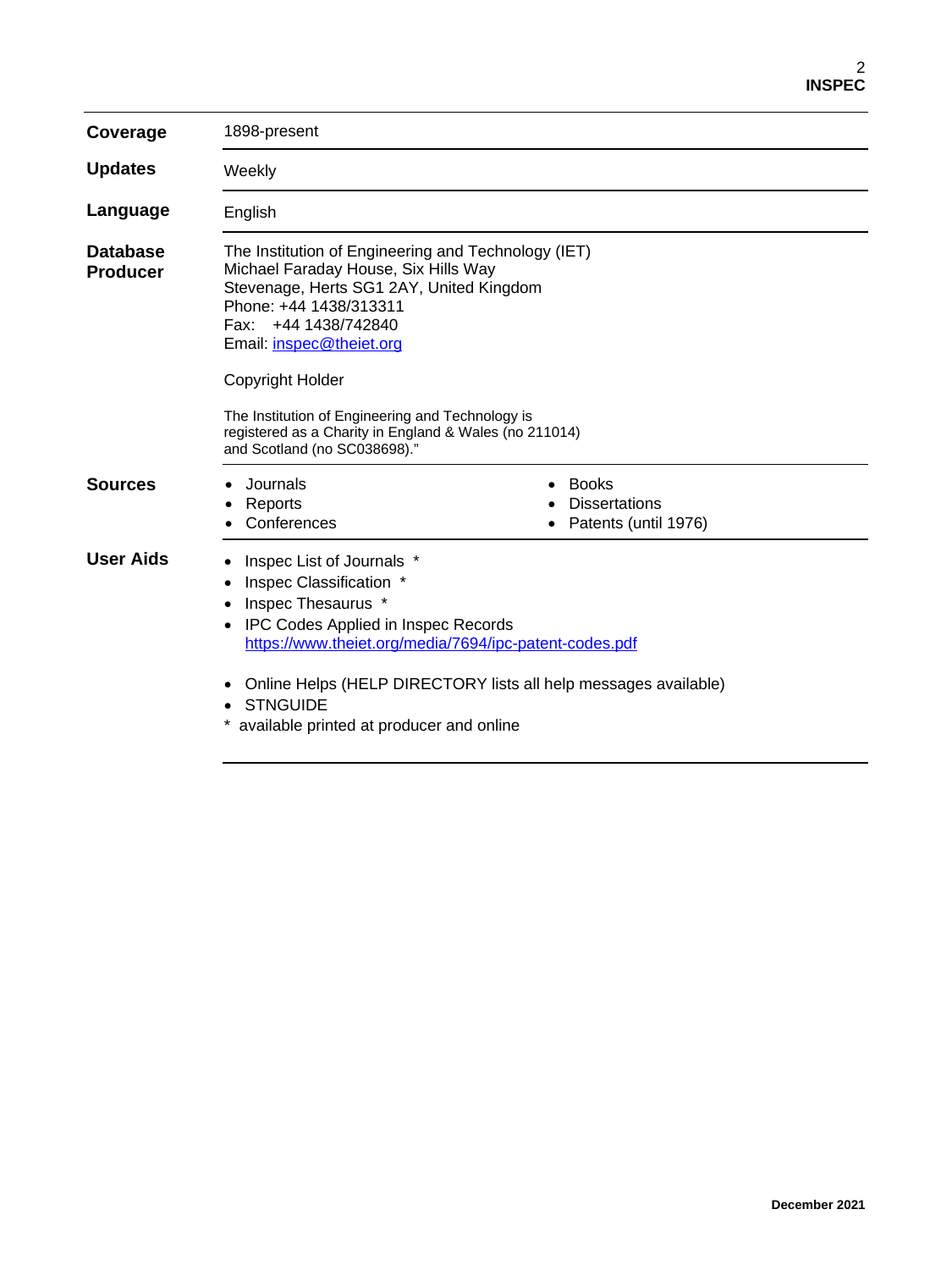#### **Cluster** • AEROTECH

- ALLBIB
- AUTHORS
- CHEMENG
- CHEMISTRY
- COMPUTER
- CORPSOURCE
- ELECTRICAL
- ENGINEERING
- ENVIRONMENT
- FUELS
- GEOSCIENCE
- GOVREGS
- MATDATA
- MATERIALS
- MEETINGS
- METALS
- METDATA
- PETROLEUM
- NPS
- PHYSICS
- SAFETY

STN Database Cluster information:

[http://www.stn-international.com/en/customersupport/customer](http://www.stn-international.com/en/customersupport/customer-support#cluster+%7C+subjects+%7C+features)[support#cluster+%7C+subjects+%7C+features](http://www.stn-international.com/en/customersupport/customer-support#cluster+%7C+subjects+%7C+features)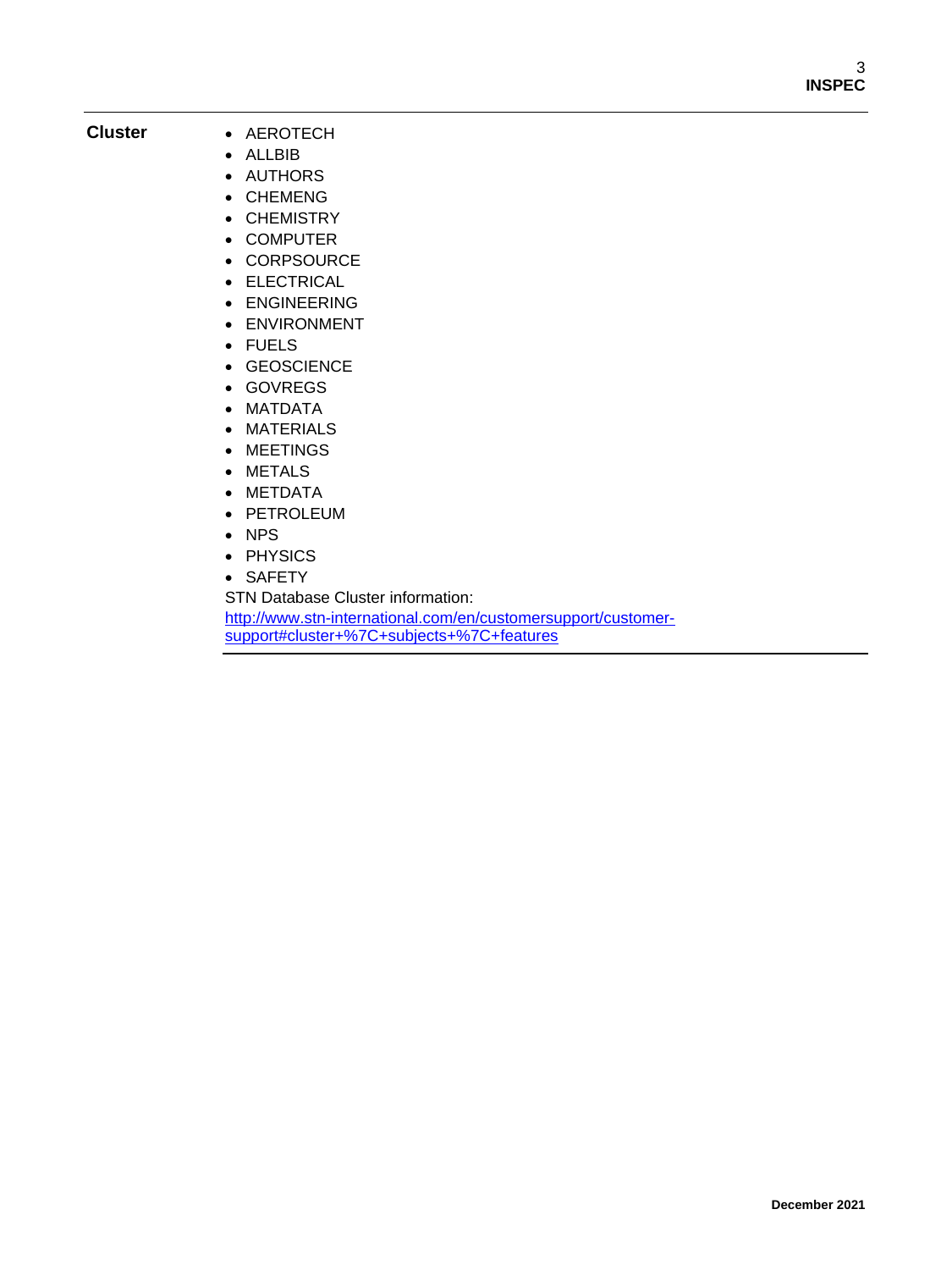## **Search and Display Field Codes**

Fields that allow left truncation are indicated by an asterisk (\*).

#### **General Search Fields**

| <b>Search Field Name</b>                                                                                                                                                                                                                                                               | <b>Search</b><br>Code                                                       | <b>Search Examples</b>                                                                                                                                                                                                                 | <b>Display</b><br><b>Codes</b>                                                          |
|----------------------------------------------------------------------------------------------------------------------------------------------------------------------------------------------------------------------------------------------------------------------------------------|-----------------------------------------------------------------------------|----------------------------------------------------------------------------------------------------------------------------------------------------------------------------------------------------------------------------------------|-----------------------------------------------------------------------------------------|
| Basic Index* (contains single words<br>from abstract (AB), controlled<br>term (CT), supplementary term<br>(ST), controlled term original<br>(CTO), and title (TI) fields)                                                                                                              | None<br><b>or</b><br>/BI                                                    | S MICROELECTRON?<br><b>S QUANTUM HALL</b><br>S LIQUID(A)CRYST?<br>S AL203-NA20<br>S ?LASER?                                                                                                                                            | AB, CT, CTO,<br>ST, TI                                                                  |
| Abstract*<br><b>Accession Number</b><br>Application Date (1)<br>Application Year (1)<br><b>Astronomical Object</b><br>Author<br>Availability (2)<br>Chemical Indexing                                                                                                                  | /AB<br>/AN<br>/AD<br>/AY<br>/AO<br>/AU<br>/AV<br>/CHI                       | S NEUTRON ?RADIATION?/AB<br>S 1990:3615482/AN<br>$S AD = APR 1969$<br>$S AY = 1970$<br>S WESTERBORK-19 32/AO<br>S 1101+38/AO<br>S SMITH S/AU<br>S SMITH, S/AU<br>S NASA CENTER/AV<br>S BA DOP/CHI                                      | AB<br>AN<br>AI<br>AI<br>AO<br>AU<br>AV<br><b>CHI</b>                                    |
| <b>Classification Code (contains</b><br><b>INSPEC</b> classification                                                                                                                                                                                                                   | (or /MAI)<br>/CC                                                            | S CU SS/CHI<br>S SS304 BIN/CHI<br>S A9110Q/CC<br>S A4/CC<br>S A41/CC<br>S OPTICAL DEVICE?/CC                                                                                                                                           | CC                                                                                      |
| Classification Code, Original (2)<br>Controlled Term (4)<br>Controlled Term, Original (2)<br><b>Controlled Word</b><br>Corporate Source (incl. affiliation,<br>patent assignee)<br>Corporate Source Identifier<br>(Ringgold Identifier (RIN))                                          | /CCO<br>/CT<br>/CTO<br>/CW<br>/CS<br>/CSID                                  | S MATHEMATICAL PHYSICS/CCO<br>S 621.791/CCO<br>S MAGNETIC LEVITATION/CT<br>S "MANGANESE BISMUTHIDE"/CTO<br>S MAGNETIC/CW<br>S (NAT(W)BUR?(2W)WASH?)/CS<br>S GAIN ELECTRON?/CS<br>S 120034/CSID                                         | CCO<br>CT.<br><b>CTO</b><br>CT, CTO<br><b>CS</b><br>CSID                                |
| Digital Object Identifier<br>Document Number<br>Document Type<br>(code and text)<br>E-mail Address (3)<br>Entry Date (1)<br><b>File Segment</b><br>International Patent Classification<br>(2,4)<br>International Standard (Document)<br>Number (contains ISSN, ISBN,<br>and CODEN) (2) | /FTDOI<br>/DN<br>/DT<br>(or $/TC$ )<br>/EML<br>/ED<br>/FS<br>IPC<br>$/$ ISN | SHTTPS://DOI.ORG/10.0002/ER.802/FTDOI<br>S C1983-014353/DN<br>S Book/DT<br>S GENERAL REVIEW/DT<br>S HEIDEL IBM/EML<br>S ED>JAN 2006<br>S B/FS AND SAFETY<br>SB82B0001-00/IPC<br>S 1220-3033/ISN<br>S 1-88044-651-0/ISN<br>S AABNAC/ISN | <b>FTDOI</b><br>DN<br><b>DT</b><br>AU, EML<br>ED.<br><b>FS</b><br><b>IPC</b><br>SO, ISN |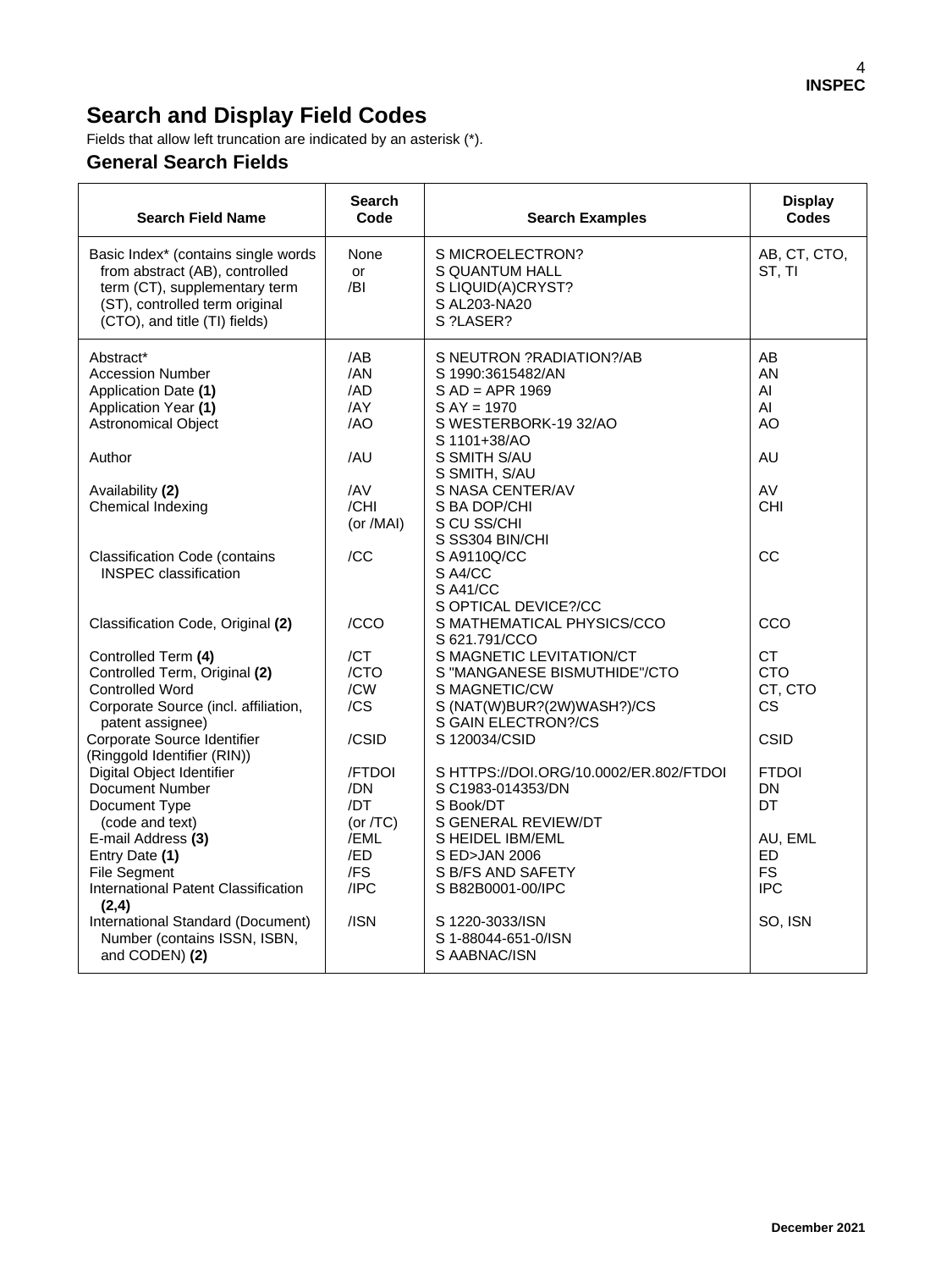#### **General Search Fields (cont'd)**

| <b>Search Field Name</b>                                | <b>Search</b><br>Code | <b>Search Examples</b>                  | <b>Display</b><br><b>Codes</b> |
|---------------------------------------------------------|-----------------------|-----------------------------------------|--------------------------------|
| Journal Title (contains full and<br>abbreviated titles) | /JT                   | S CREATIVE COMPUT?/JT                   | JT, JTA,<br>JTF, SO            |
| Language (ISO code and text)                            | /LA                   | S GERMAN/LA<br>S RU/LA                  | LA                             |
| Meeting Date (1)                                        | /MD                   | S 15 DEC 1999/MD                        | MD, SO                         |
| Meeting Location (3)                                    | /ML                   | S NANTES/ML                             | ML, SO                         |
| Reference Count (1)                                     | /REC<br>(or /RE.CNT)  | SL1 AND REC<10                          | REC, SO                        |
| Meeting Year (1)                                        | /MY                   | S 1983-1984/MY                          | MY, SO                         |
| Note $(2)$                                              | /NTE                  | S ALSO PUBLISHED/NTE                    | <b>NTE</b>                     |
| Number of Contract                                      | /NC                   | S 016-77-1 RPU B/NC                     | <b>NC</b>                      |
| Number of Report                                        | /NR                   | S GEPP-8/NR                             | N <sub>R</sub>                 |
| (number and prefix)                                     |                       | S GEPP/NR                               |                                |
| Patent Assignee (3, 5)                                  | /PA                   | <b>S BATTELLE CORP/CS</b>               | <b>PA</b>                      |
| <b>Patent Country</b><br>(WIPO code and text) (5)       | /PC                   | S GB/PC                                 | <b>PNO</b>                     |
| Patent Number, Original (5)                             | /PNO<br>(or /PATS)    | S GB1 122 151/PNO                       | <b>PNO</b>                     |
| Priority Date (1,5)                                     | /PRD                  | S DEC 1960/PRD                          | <b>PRAO</b>                    |
| Priority Number, Original (5)                           | /PRNO                 | S AUSTRALIA006404/PRNO                  | <b>PRAO</b>                    |
| Priority Year (1,5)                                     | /PRY                  | S PRY>1965                              |                                |
| Publication Date (1)                                    | /PD                   | S JAN 2004-MAR 2004/PD                  | PD, SO                         |
| Publication Year (1)                                    | /PY                   | S 2004-2005/PY                          | SO, PNO                        |
| Publisher (3)                                           | /PB                   | S MCGRAW LONDON/PB                      | PB, SO                         |
| Reference (2)                                           | /RE                   | S LANDRY M/RE                           | <b>RE</b>                      |
| Source (contains CODEN, journal                         | /SO                   | S EARTH PLANET/SO                       | SO                             |
| title and other higher level titles,                    |                       | S (CREATIVE COMP?(L)USA)/SO             |                                |
| ISBN, ISSN, SICI, Internet URL,                         |                       | S 0031-9201/SO                          |                                |
| publisher, meeting information,                         |                       | S WWW.COMPUTER.ORG/SO                   |                                |
| number of contract, number of                           |                       | S AABNAC/SO                             |                                |
| report)                                                 |                       |                                         |                                |
| <b>Supplementary Term</b>                               | /ST                   | S AL2O3-NA2O/ST<br>S MEASUR? DEVICE#/ST | <b>ST</b>                      |
| Title*                                                  | T                     | S GRAVITY PARAMETERS/TI                 | <b>TI</b>                      |
| Uniform Resource Locator (3)                            | /URL                  | S JHEP ARCHIVE/URL                      | URL, SO                        |
| Update Date (1)                                         | /UP                   | S UP=FEB 2009                           | UP                             |
| Word Count, Title<br>(1)                                | /WC.T                 | S L1 AND WC.T>10                        | WC.T                           |
|                                                         |                       |                                         |                                |

 **(1)** Numeric search field that may be searched using numeric operators or ranges.

 **(2)** Field available for data since 1969 only.

 **(3)** Search with implied (S) proximity is available in this field.

 **(4)** An online thesaurus is available in this field.

 **(5)** Field available until 1976.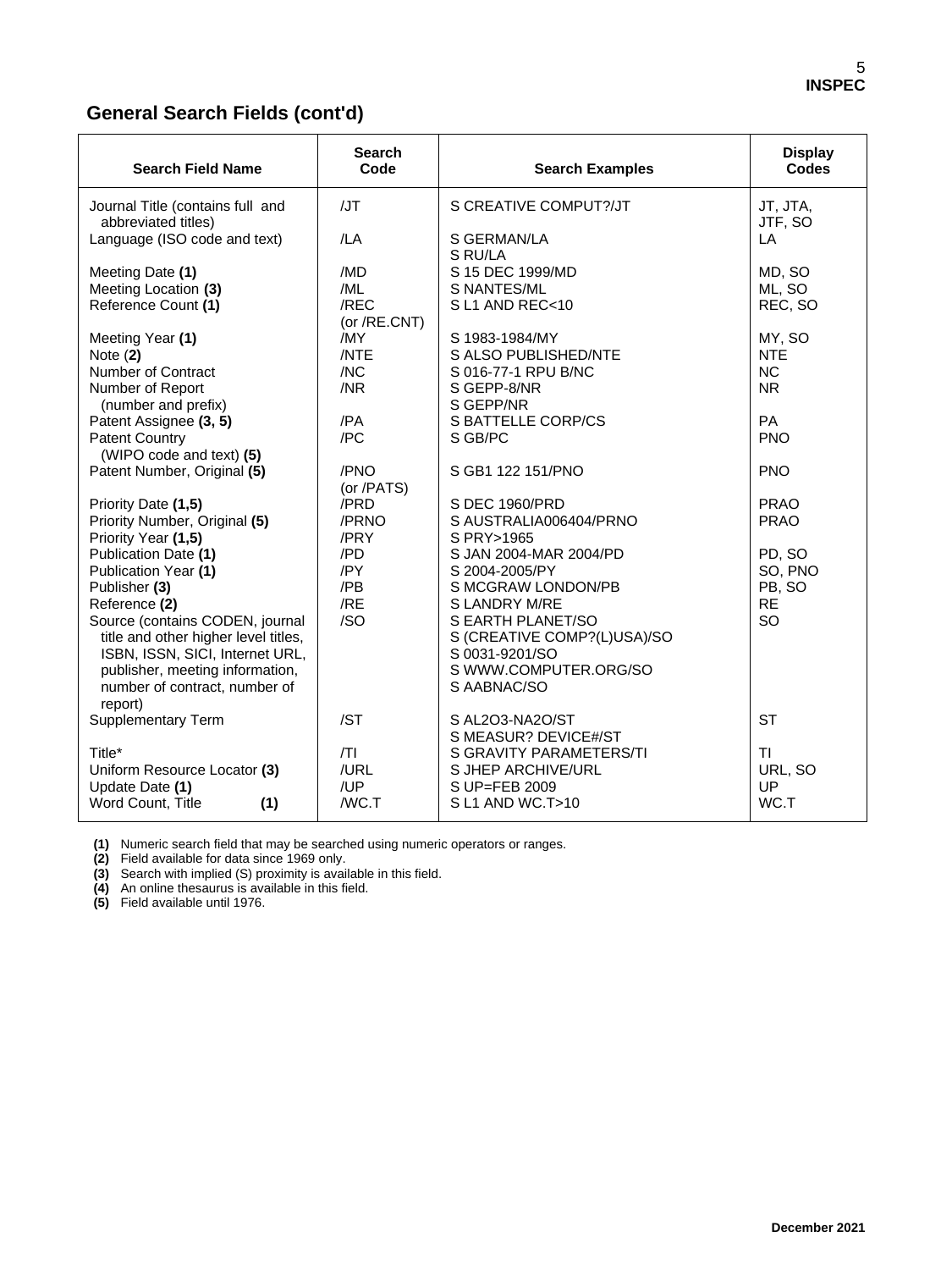## **Property Fields1)**

In INSPEC a numeric search for a specific set of physical properties (/PHP) is available within the text fields (TI, AB, BI). The numeric values are not displayed as single fields, but highlighted within the hit displays.

Use EXPAND/PHP to search for all available physical properties. A search with the respective field codes will be carried out in all database fields with English text. The /PHP index contains a complete list of codes and related text for all physical properties available for numeric search.

| <b>Field</b><br>Code                          | <b>Property</b>                                                                                        | <b>Unit</b>                                    | <b>Symbol</b>                    | <b>Search Examples</b>                                                                                  |
|-----------------------------------------------|--------------------------------------------------------------------------------------------------------|------------------------------------------------|----------------------------------|---------------------------------------------------------------------------------------------------------|
| /AOS<br>/BIR<br>/BIT<br>/CAP                  | Amount of substance<br><b>Bit Rate</b><br>Stored Information<br>Capacitance                            | Mol<br>Bit/Second<br>Bit<br>Farad              | mol<br>bit/s<br>Bit<br>F         | S 10/AOS<br>S 8000-10000/BIR<br>S BIT > 3 MEGABIT<br>S 1-10 MF/CAP                                      |
| /CATA<br>/CDN<br>/CMOL                        | <b>Catalytic Activity</b><br><b>Current Density</b><br>Molarity, Molar<br>Concentration                | Katal<br>Ampere/Square Meter<br>Mol/Liter      | kat<br>A/m <sup>2</sup><br>mol/L | S CDN>10 A/M**2<br>S UREA/BI (S) 8/CMOL                                                                 |
| /CON<br>/DB                                   | Conductance<br>Decibel                                                                                 | Siemens<br>Decibel                             | S<br>dB                          | S 1S-3/CON<br>S DB>50                                                                                   |
| /DEG<br>$/$ DEN $/$ $/$ C $)$                 | Degree<br>Density (Mass<br>Concentration                                                               | Degree<br>Kilogram/Cubic Meter                 | kg/m <sup>3</sup>                | S CYLINDER/BI (S) 45/DEG<br>S 5E-3-10E-3/DEN                                                            |
| /DEQ<br>/DOA                                  | Dose Equivalent<br>Dosage                                                                              | Sievert<br>Milligram/Kilogram/Day              | Sv<br>mg/day                     | S 100/DEQ                                                                                               |
| /DOS<br>(ILD50)                               | Dose                                                                                                   | Milligram/Kilogram                             | mg/kg                            | S DOS>0.8                                                                                               |
| /DV<br>/ECH<br>(/CHA)                         | Viscosity, dynamic<br><b>Electric Charge</b>                                                           | Pascal * Second<br>Coulomb                     | Pa * s<br>C                      | S DV>5000<br>S 0.0001-0.001/ECH                                                                         |
| /ECO<br>$($ /ECND $)$                         | <b>Electrical Conductivity</b>                                                                         | Siemens/Meter                                  | S/m                              | S ECO>800 S/M (15A) AQUEOUS                                                                             |
| /ELC<br>(/ECC)                                | <b>Electric Current</b>                                                                                | Ampere                                         | Α                                | S 1-10/ELC                                                                                              |
| /ELF<br>(/ECF)                                | <b>Electric Field</b>                                                                                  | Volt/Meter                                     | V/m                              | S 200/ELF                                                                                               |
| /ENE                                          | Energy                                                                                                 | Joule                                          | J                                | S DROPLETS (10A) 40 JOULE -<br>70 JOULE /ENE                                                            |
| /ERE<br>(/ERES)                               | <b>Electrical Resistivity</b>                                                                          | Ohm * Meter                                    | Ohm * m                          | S ERE>0.1                                                                                               |
| /FOR<br>$/$ FRE $($ /F $)$<br>/IU<br>/KV      | Force<br>Frequency<br><b>International Unit</b><br>Viscosity, kinematic                                | Newton<br>Hertz<br>none<br>Square Meter/Second | N<br><b>Hz</b><br>IU<br>$m^2/s$  | S 50 N / FOR<br>S OSCILLAT?/BI (S) 1-3/FRE<br>S IU>1000 (P) VITAMIN A<br>S METHYLPOLYSILOXANES/BI (10A) |
| /LEN<br>(/SIZ)                                | Length, Size                                                                                           | Meter                                          | m                                | 200-300 CST /KV<br>S 1-4/LEN                                                                            |
| /LUME                                         | Luminous Emittance,<br>Illuminance                                                                     | Lux                                            | lx                               | S 10-50/LUME                                                                                            |
| /LUMF<br>/LUMI<br>/M<br>/MCH<br>/MFD<br>(MFS) | Luminous Flux<br>Luminous Intensity<br>Mass<br>Mass to Charge Ratio<br><b>Magnetic Flux</b><br>Density | Lumen<br>Candela<br>Kilogram<br>none<br>Tesla  | Lm<br>cd<br>kg<br>m/z<br>T       | S LUMF>1000<br>S LUMI<4<br>S ALLOY/BI (30A) 1E-10-1E-5/M<br>$S MCH=1$<br>S MFD>102                      |
| /MFR<br>(MFL)                                 | Mass Flow Rate                                                                                         | Kilogram/Second                                | kg/s                             | S MFR<0.1                                                                                               |
| /MFST                                         | Magnetic Field<br>Strength                                                                             | Ampere/Meter                                   | A/m                              |                                                                                                         |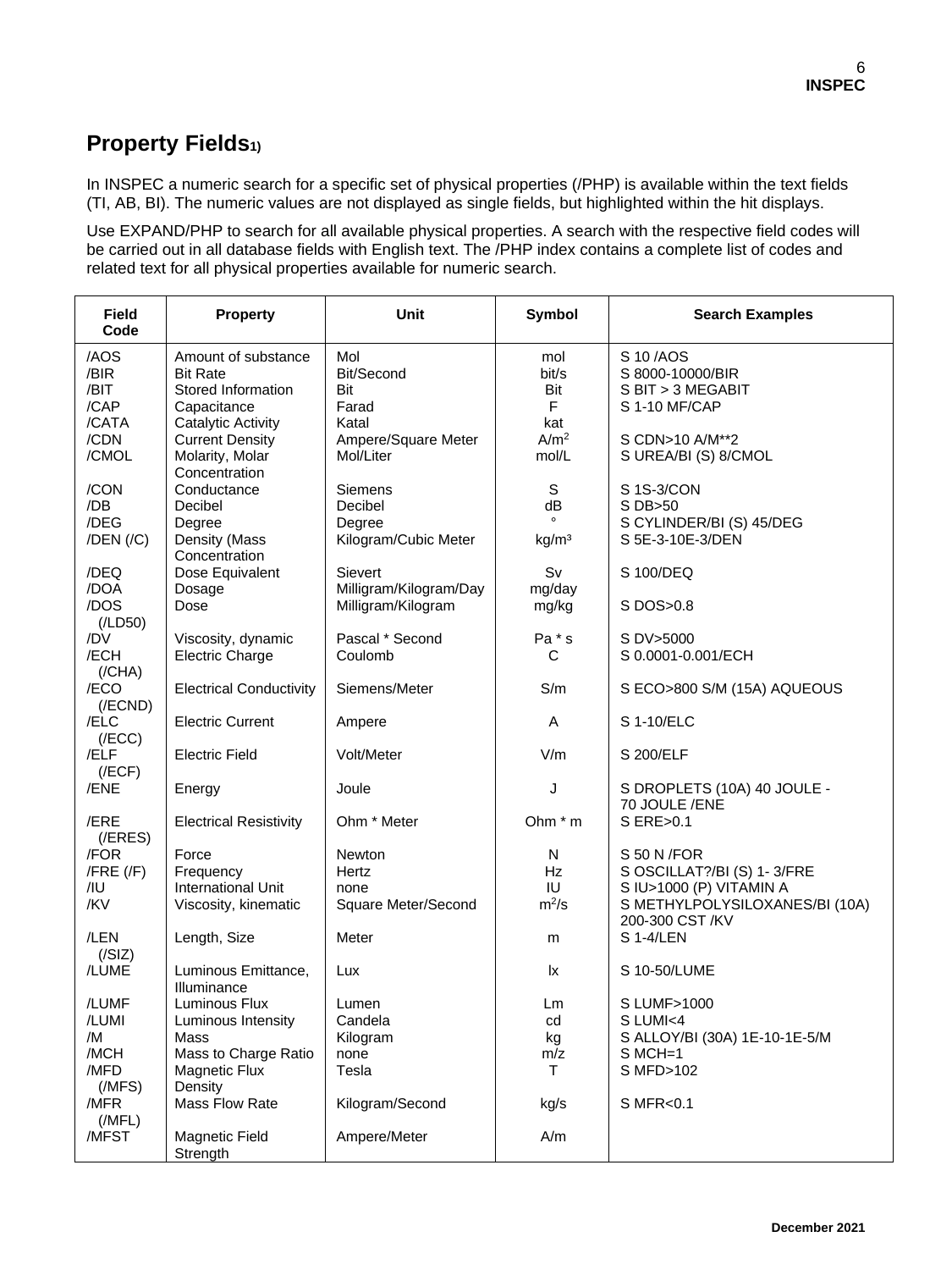# **Property Fields1) (cont'd)**

| <b>Field</b><br>Code                | <b>Property</b>                                              | Unit                                                    | Symbol                  | <b>Search Examples</b>                                                                          |
|-------------------------------------|--------------------------------------------------------------|---------------------------------------------------------|-------------------------|-------------------------------------------------------------------------------------------------|
| /MM (/MW,<br>/MOM)                  | <b>Molar Mass</b>                                            | Gram/Mol                                                | g/mol                   | S 2000-3000 G/MOL/MM                                                                            |
| /MOLS<br>/MVR                       | Molality of Substance<br>Melt Volume Rate,<br>Melt Flow Rate | Mol/Kilogram<br>none                                    | mol/kg<br>$g/10$ min    | S 01.-10 MOL/KG/MOLS<br>S 3/MVR                                                                 |
| /PER                                | Percent<br>(Proportionality)                                 | none                                                    | $\%$                    | S POLYMER?/AB (5A) 4/PER                                                                        |
| /PHV<br>$($ /PH $)$                 | pH Value                                                     | pH                                                      | рH                      | S 7.4-7.6/PHV                                                                                   |
| /POW<br>$($ /PW $)$                 | Power                                                        | Watt                                                    | W                       | S "HG-XE-?"/BI (S) 100-200<br><b>WATT/POW</b>                                                   |
| /PPM                                | Parts per million                                            | Ppm                                                     | ppm                     | S 100 PPM /PPM (10A)<br><b>ADDITIVE/BI</b>                                                      |
| $/PRES$ $//P)$                      | Pressure                                                     | Pascal                                                  | Pa                      | S (VACUUM (5A) DISTILL?)/BI (S)<br>1000-1100/PRES                                               |
| /RAD                                | Radioactivity                                                | Becquerel                                               | Bq                      | S RAD/PHP                                                                                       |
| /RES                                | <b>Electrical Resistance</b>                                 | Ohm                                                     | Ohm                     | S SENSOR /BI (S) 10-100/RES                                                                     |
| /RI                                 | Refractive Index                                             | none                                                    |                         | S 3-4/RI                                                                                        |
| /RSP                                | <b>Rotational Speed</b>                                      | <b>Revolution/Minute</b>                                | rpm                     | S 2 RPM - 100 RPM / RSP (S)<br><b>ENGINE/BI</b>                                                 |
| /SAR                                | Area /Surface Area                                           | <b>Square Meter</b>                                     | m <sup>2</sup>          | S PLATE/BI (S) 10 M**2 - 100<br>M**2/SAR                                                        |
| /SOL<br>( / SLB)                    | Solubility                                                   | Gram/100 gram                                           | g/100 g                 | S SOL>20 G/100G (5A) WATER                                                                      |
| /SSAM                               | Specific Surface<br>Area, Mass                               | Square Meter/Kilogram                                   | M2/kg                   |                                                                                                 |
| /STSC<br>(/ST)                      | Surface Tension                                              | Joule /Square Meter                                     | J/m <sup>2</sup>        | S 60 J/M**2/STSC                                                                                |
| /TCO<br>$($ /TCND $)$               | <b>Thermal Conductivity</b>                                  | Watt/Meter * Kelvin                                     | $W/m * K$               | S 1/TCO (S) HEAT?                                                                               |
| $/TEMP$ $/$<br><b>TEX</b>           | Temperature<br>Tex                                           | Kelvin<br>Gram/Kilometer                                | K<br>g/km               | S 20-25/TEMP                                                                                    |
| /TIM                                | Time                                                         | Second                                                  | s                       | S ?INCUB?/BI (10A) 50 S - 150 S<br>/TIM                                                         |
| $/$ VEL $($ /V $)$<br>/VELA<br>/VLR | Velocity<br>Velocity, angular<br><b>Volumetric Flow Rate</b> | Meter per Second<br>Radian/Second<br>Cubic Meter/Second | m/s<br>rad/s<br>$m^3/s$ | S REDUC?/BI (S) 1E-3-5E-3/VEL<br>S VELA>10<br>S 1 M**3/S - 2 M**3/S /VLR (S)<br><b>ABRASIVE</b> |
| /VOL<br>/VOLT                       | Volume<br>Voltage                                            | <b>Cubic Meter</b><br>Volt                              | m <sup>3</sup><br>V     | S 1E-8-2E-8/VOL.EX<br>S TENSION/BI (10A) 5E-3 V<br><volt<7e-3v< td=""></volt<7e-3v<>            |

**(1)** Exponential format is recommended for the search of particularly high or low values, e.g. 1.8E+7 or 1.8E7 (for 18000000) or 9.2E-8 (for 0.000000092).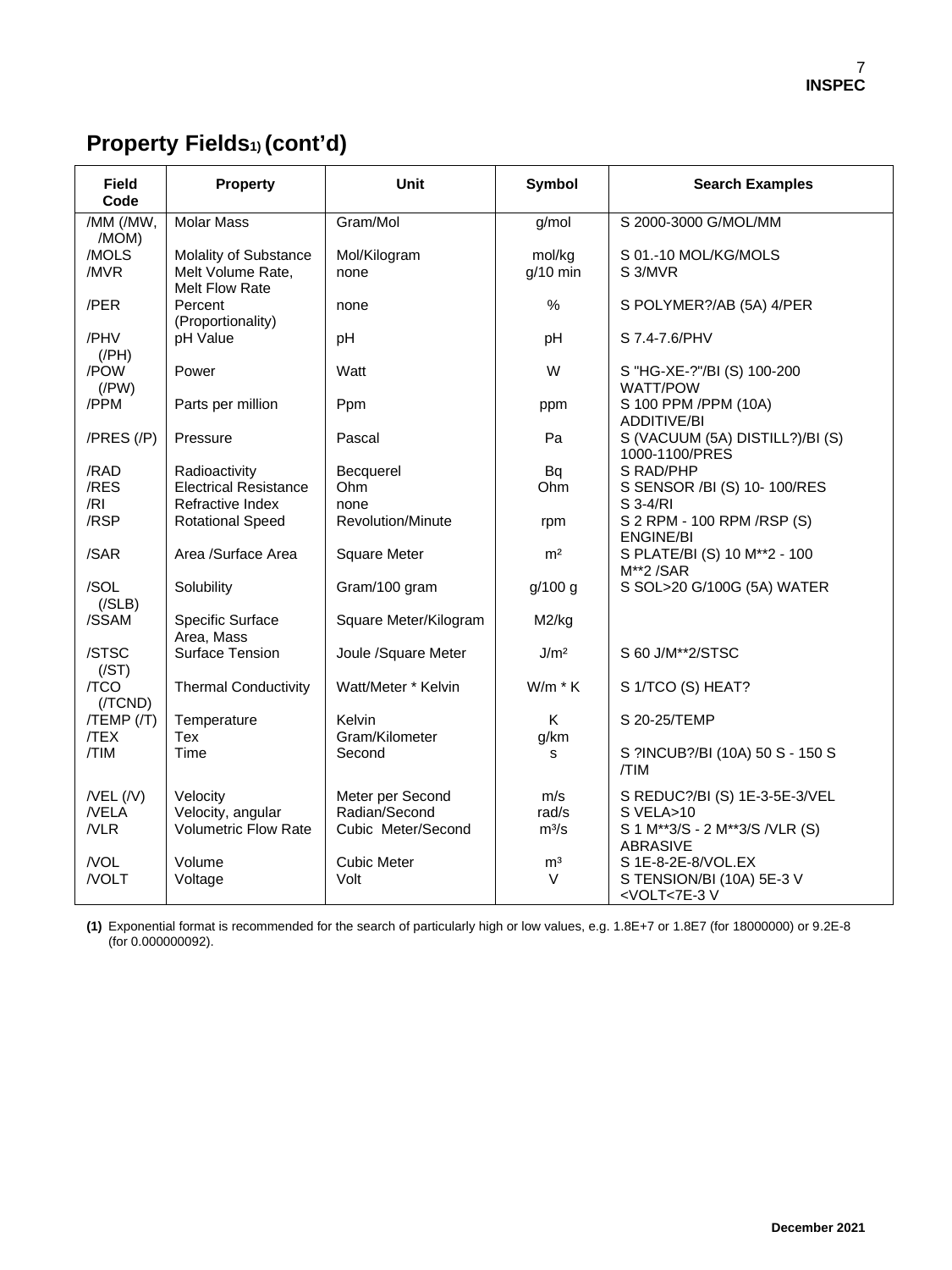### **Controlled Term (/CT) Thesaurus**

All Relationship Codes can be used with both the SEARCH and EXPAND command.

| Code        | Content                                                                     | <b>Examples</b>              |
|-------------|-----------------------------------------------------------------------------|------------------------------|
| ALL         | All Associated Terms                                                        | E ALUMINIUM COMPOUNDS+ALL/CT |
| AUTO (1)    | Automatic Relationship (SELF, USE, UF)                                      | S POWDER SPRAYING+AUTO/CT    |
| BT.         | Broader Terms (also BT1, BT2 etc. possible)                                 | E TERBIUM ALLOYS+BT/CT       |
| <b>HIE</b>  | Hierarchy (all Broader and Narrower Terms)                                  | E SHOCK WAVES+HIE/CT         |
| КT          | Keyword Terms (Multi-word Phrases containing the<br>specified Keyword Term) | E POWDER+KT/CT               |
| <b>NOTE</b> | Notes associated with Terms (SELF, DA, CC)                                  | E ELECTRIC MACHINES+NOTE/CT  |
| NT          | Narrower Terms (also NT1, NT2 etc. possible)                                | S ACOUSTIC TRANSDUCERS+NT/CT |
| <b>PFT</b>  | All Preferred, Forbidden Terms, and Dates (SELF,<br>DA, USE, UF)            | E POWER AMPLIFIERS+PFT/CT    |
| PT          | <b>Prior Terms</b>                                                          | E DATABASE MANAGEMENT        |
|             |                                                                             | SYSTEMS+PT/CT                |
| RT          | Related Terms (see also)                                                    | E TRANSIENT ANALYSERS+RT/CT  |
| STD         | Standard (all Broader, Narrower, Related, and Prior<br>Terms)               | E TRANSFER FUNCTIONS+STD/CT  |
| UF          | Used For (Preferred and Forbidden Terms)                                    | E TRANSDUCERS+UF/CT          |
| USE         | Use (Forbidden and Preferred Terms)                                         | E SOLIONS+USE/CT             |

**(1)** Automatic Relationship is SET OFF. In case of SET REL ON the result of EXPAND or SEARCH without any relationship code is the same as described for AUTO.

#### **International Patent Classification (/IPC) Thesaurus**

The classifications, validity and catchwords for the main headings and subheadings from the current (8th) edition of the WIPO International Patent Classification (IPC) manual are available. The classifications from the previous editions (1-7) are also available as separate thesauri. To EXPAND and SEARCH in the thesauri for editions 1-7, use the field code followed by the edition number, e.g., /IPC2, for the 2nd edition. Catchwords are included only in the thesauri for the 8th, 7th, 6th, and 5th editions.

| Code                                                                     | <b>Content</b>                                                                                                                                                                                                                                                  | <b>Examples</b>                                                                                                                                                   |
|--------------------------------------------------------------------------|-----------------------------------------------------------------------------------------------------------------------------------------------------------------------------------------------------------------------------------------------------------------|-------------------------------------------------------------------------------------------------------------------------------------------------------------------|
| ADVANCED (ADV)<br>ALL<br>BRO (MAN)<br>BT.<br>CORE (COR)<br>ED.           | Advanced Codes for the Core Level IPC Code<br>All Associated Terms (BT, SELF, NT, RT)<br><b>Complete Class</b><br>Broader Term (BT, SELF)<br>Core Codes for the Advanced Level IPC Code<br>Complete title of the SELF term and IPC manual                       | E A61K0006-02+ADVANCED/IPC<br>E C01C003-00+ALL/IPC<br>$E CO1C + BRO/IPC$<br>E C01F001-00+BT/IPC<br>E G08C0019-22+CORE/IPC<br>E C01F001-00+ED/IPC                  |
| HIE.                                                                     | edition<br>Hierarchy Term (Broader and Narrower Term)<br>(BT, SELF, NT)                                                                                                                                                                                         | E C011003-00+HIE/IPC                                                                                                                                              |
| <b>INDEX</b><br>KT<br><b>NEXT</b><br>NT<br><b>PREV</b><br>RT (SIB)<br>ΤI | Complete title of the SELF term<br>Keyword Term (catchwords) (SELF, KT)<br><b>Next Classification</b><br>Narrower Terms (SELF, NT)<br>Previous Classification<br>Related Terms (SELF, RT)<br>Complete Title of the SELF Term and Broader<br>Terms<br>(BT, SELF) | E C01F001-00+INDEX/IPC<br>E CYANOGEN+KT/IPC<br>E C01C001-00+NEXT5/IPC<br>$E CO1C+NT/IPC$<br>E C01C001-12+PREV10/IPC<br>E C01C003-20+RT/IPC<br>E C01F001-00+TI/IPC |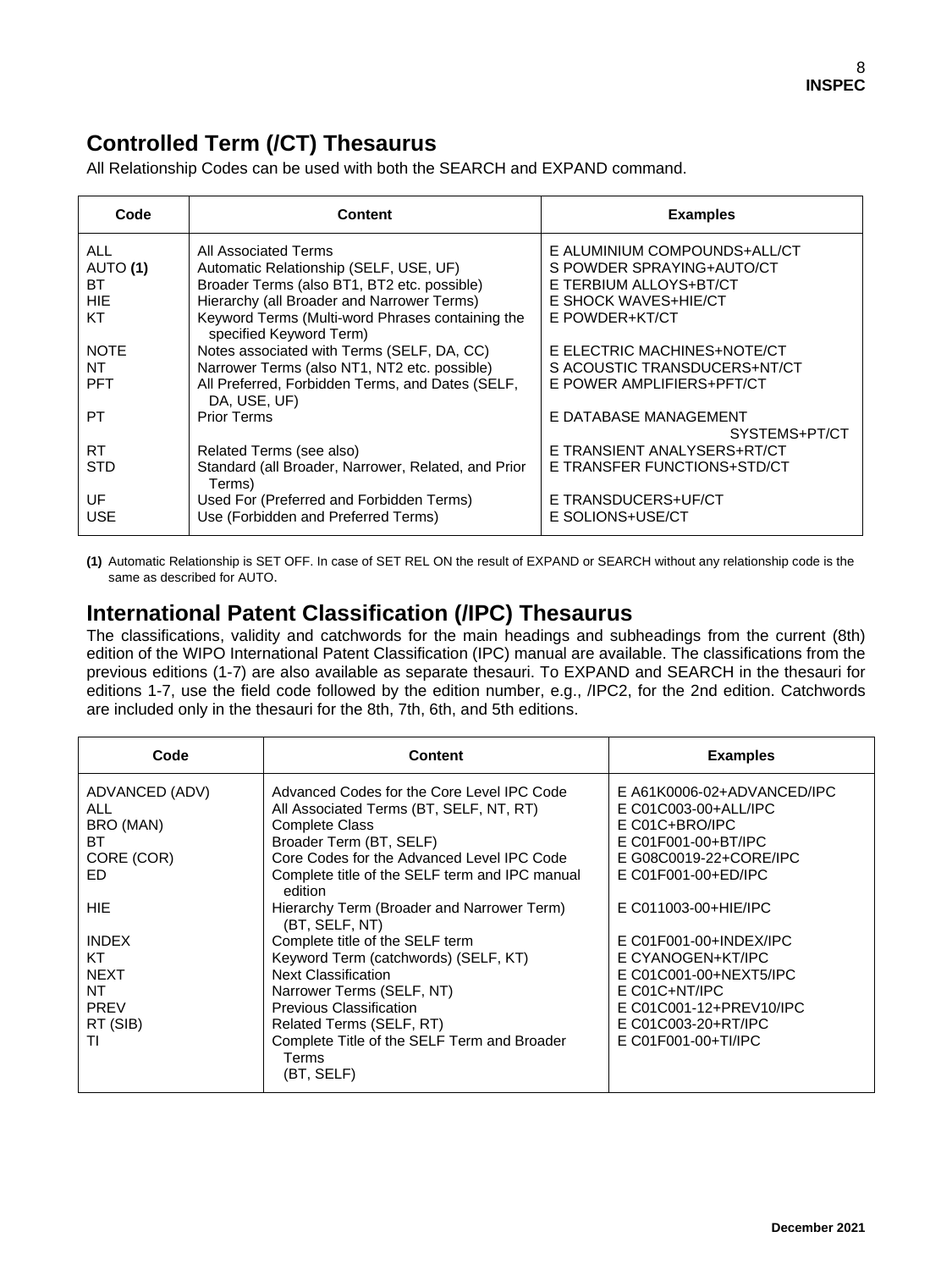### **DISPLAY and PRINT Formats**

Any combination of formats may be used to display or print answers. Multiple codes must be separated by spaces or commas, e.g., D L1 1-5 TI AU. The fields are displayed or printed in the order requested.

Hit-term highlighting is available for all fields except AU and CS. Highlighting must be ON during SEARCH to use the HIT, KWIC, and OCC formats.

| Format              | <b>Content</b>                                          | <b>Examples</b> |
|---------------------|---------------------------------------------------------|-----------------|
| AB                  | Abstract                                                | D TI AB         |
| AI                  | Application Information                                 |                 |
| AN                  | <b>Accession Number</b>                                 | D 1-5 AN        |
| AO                  | <b>Astronomical Object</b>                              | D AO            |
| AU                  | Author                                                  | D AU TI         |
| CС                  | <b>Classification Code</b>                              | D CC            |
| CCO                 | Classification Code, Original                           | D CCO           |
| CHI                 | Chemical Indexing                                       | D CHI           |
| <b>CS</b>           | Corporate Source (format includes AU)                   | D <sub>CS</sub> |
| CSID <sub>(1)</sub> | Corporate Source Identifier (Ringgold Identifier (RIN)) | D CSID          |
| СT                  | <b>Controlled Term</b>                                  | D CT            |
| <b>CTO</b>          | Controlled Term, Original                               | D CTO           |
| CY.                 | Country                                                 | D <sub>CY</sub> |
| DN                  | Document Number                                         | D AN DN         |
| DT                  | Document Type (incl. Treatment Code)                    | D DT            |
| ED                  | <b>Entry Date</b>                                       | D ED            |
| EML(1)              | E-mail Address                                          | D EML           |
| EТ                  | <b>Element Terms</b>                                    | D ET            |
| FS(1)               | <b>File Segment</b>                                     | D FA            |
| FTDOI(1)            | Digital Object Identifier                               | D FTDOI         |
| <b>IPC</b>          | International Patent Classification                     | D IPC           |
| <b>ISN</b> (1)      | International Standard (Document) Number                | D ISN           |
| JT(1)               | Journal Title                                           | D JT            |
| <b>JTA (1)</b>      | Journal Title, Abbreviated                              | D JTA           |
| <b>JTF (1)</b>      | Journal Title, Full                                     | D JTF           |
| LA                  | Language                                                | D LA TI         |
| MD (1)              | <b>Meeting Date</b>                                     | D MD            |
| ML(1)               | <b>Meeting Location</b>                                 | D ML            |
| MT (1)              | <b>Meeting Title</b>                                    | D MT            |
| MY (1)              | Meeting Year                                            | D MY            |
| NC.                 | <b>Number of Contract</b>                               | D <sub>NC</sub> |
| N <sub>R</sub>      | Number of Report                                        | D <sub>NR</sub> |
| <b>NTE</b>          | Note                                                    | D NTE           |
| PA                  | Patent Assignee                                         | D PA            |
| PB(1)               | Publisher                                               | D PB            |
| PD (1)              | <b>Publication Date</b>                                 | D <sub>PD</sub> |
| PI                  | Patent Information                                      | D <sub>PI</sub> |
| <b>PNO (1)</b>      | Patent Number, Original                                 | D PNO           |
| <b>PRAI</b>         | Priority Information                                    | <b>D PRAI</b>   |
| <b>RE</b>           | Reference                                               | D <sub>RE</sub> |
| REC (RE.CNT) (1)    | Reference Count                                         | D REC           |
| ST                  | <b>Supplementary Term</b>                               | D ST            |
| ΤI                  | <b>Title</b>                                            | D TI            |
| UP(1)               | <b>Update Date</b>                                      | D UP            |
| <b>URL (1)</b>      | Uniform Resource Locator                                | <b>D URL</b>    |
| WC.T(1)             | Word Count, Title                                       | D WC.T          |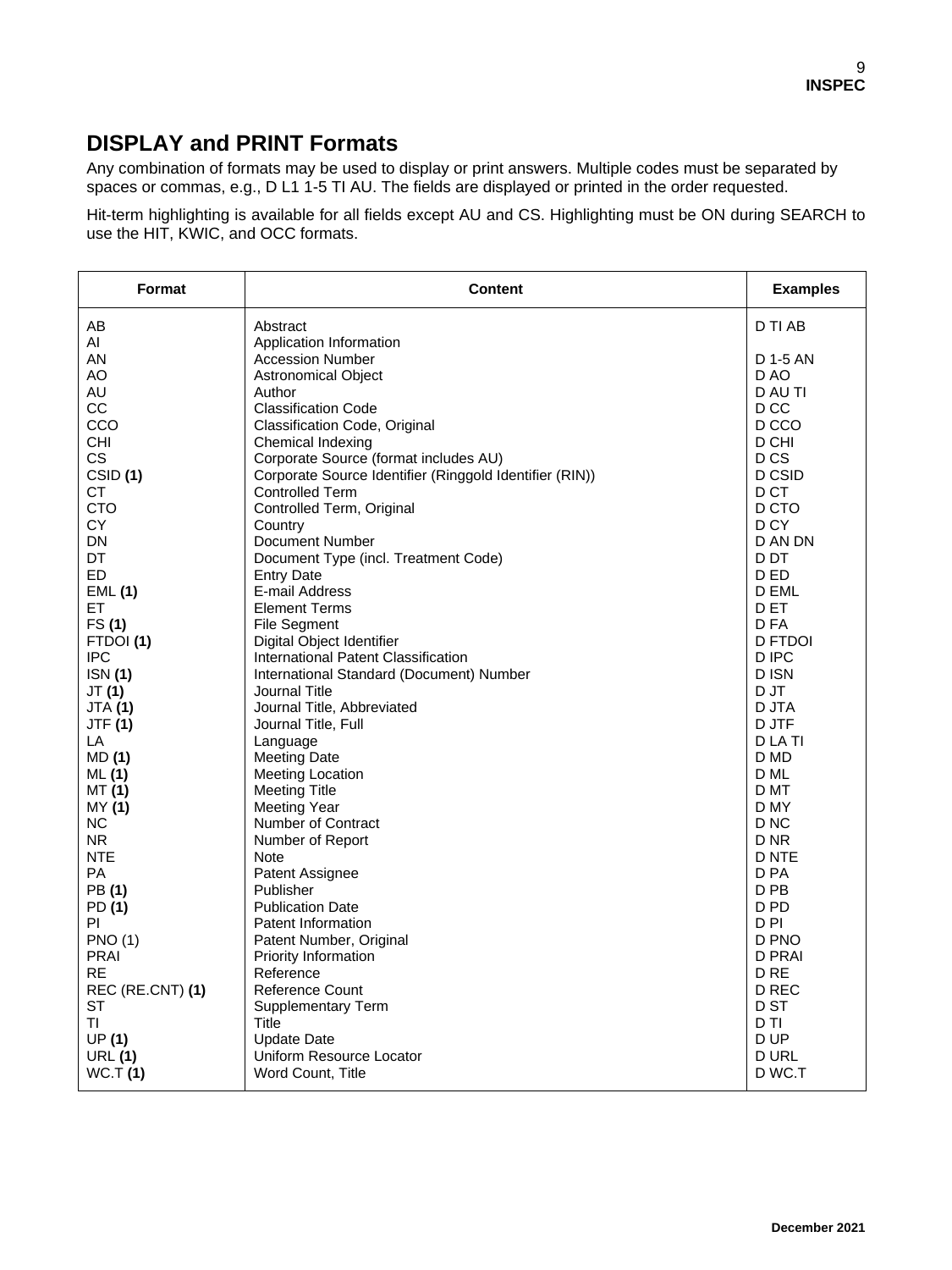# **DISPLAY and PRINT Formats (cont'd)**

| Format                                                                       | <b>Content</b>                                                                                                                                                                                                    | <b>Examples</b>                   |
|------------------------------------------------------------------------------|-------------------------------------------------------------------------------------------------------------------------------------------------------------------------------------------------------------------|-----------------------------------|
| <b>ABS</b>                                                                   | AN, DN, AB                                                                                                                                                                                                        | D ABS                             |
| <b>ALL</b>                                                                   | BIB, AB, CC, CCO, CT, CTO, ST, IPC, AO, CHI                                                                                                                                                                       | <b>D 1-3 ALL</b>                  |
| <b>DALL</b>                                                                  | ALL, delimited for post-processing                                                                                                                                                                                | D DALL                            |
| <b>IALL</b>                                                                  | ALL, indented with text labels                                                                                                                                                                                    | D IALL                            |
| <b>BIB</b>                                                                   | AN, DN, TI, AU, CS, NC, NR, SO, AV, DT, CY, LA,                                                                                                                                                                   | D BIB                             |
| <b>IBIB</b><br><b>IND</b><br><b>MAX</b><br>TRIAL (TRI, SAMPLE,<br>SAM, FREE) | Patents: AN, DN, TI, IN, PA, PI, AI, PRAI, DT, CY, LA<br>(BIB is default)<br>BIB, indented with text labels<br>AN, DN, CC, CCO, CT, CTO, ST, IPC, AO, CHI<br>$All + RF$<br>TI, CC, CCO, CT, CTO, ST, IPC, AO, CHI | D IBIB<br>D IND<br>D MAX<br>D TRI |
| HIT.                                                                         | Hit term(s) and field(s)                                                                                                                                                                                          | D HIT                             |
| <b>KWIC</b>                                                                  | Up to 50 words before and after hit term(s) KeyWord-In-Context)                                                                                                                                                   | D KWIC                            |
| <b>OCC</b>                                                                   | Number of occurrences of hit term(s) and field(s) in which they occur                                                                                                                                             | D OCC                             |

**(1)** Custom display only.

**(2)** SCAN must be specified on the command line, i.e., D SCAN or DISPLAY SCAN.

## **SELECT, ANALYZE, and SORT Fields**

The SELECT command is used to create E-numbers containing terms taken from the specified field in an answer set.

The ANALYZE command is used to create an L-number containing terms taken from the specified field in an answer set.

The SORT command is used to rearrange the search results in either alphabetic or numeric order of the specified field(s).

| <b>Field Name</b>                                                                                                                                                                                                                                                             | <b>Field Code</b>                                                                                                     | <b>ANALYZE/</b><br>SELECT (1)                            | <b>SORT</b>                               |
|-------------------------------------------------------------------------------------------------------------------------------------------------------------------------------------------------------------------------------------------------------------------------------|-----------------------------------------------------------------------------------------------------------------------|----------------------------------------------------------|-------------------------------------------|
| Abstract<br><b>Accession Number</b><br><b>Application Date</b><br><b>Astronomical Object</b><br>Author<br>Chemical Indexing<br>Citation<br><b>Classification Code</b><br>Classification Code, Original<br><b>CODEN</b><br><b>Controlled Term</b><br>Controlled Term, Original | AB<br>AN<br>AD<br>AO<br>AU<br><b>CHI</b><br><b>CIT</b><br><b>CC</b><br>CCO<br><b>CODEN</b><br><b>CT</b><br><b>CTO</b> | Y<br>Υ<br>Y<br>Y<br>v<br>Y(2,3)<br>Y<br>Υ<br>N<br>Y<br>Y | N<br>N<br>Υ<br>Y<br>Y<br>N<br>N<br>N<br>N |
| Corporate Source (patent assignee)<br>Corporate Source Identifier (Ringgold Identifier (RIN))<br>Country of Publication<br>Document Number<br>Document Type<br>E-mail Address<br><b>Entry Date</b><br>International Patent Classification                                     | CS (PA)<br><b>CSID</b><br><b>CY</b><br>DN<br>DT (TC)<br><b>EML</b><br>ED.<br><b>IPC</b>                               | Y<br>Y<br>Υ<br>Υ<br>Y<br>Y<br>Y<br>Y                     | Υ<br>Υ<br>Y<br>N                          |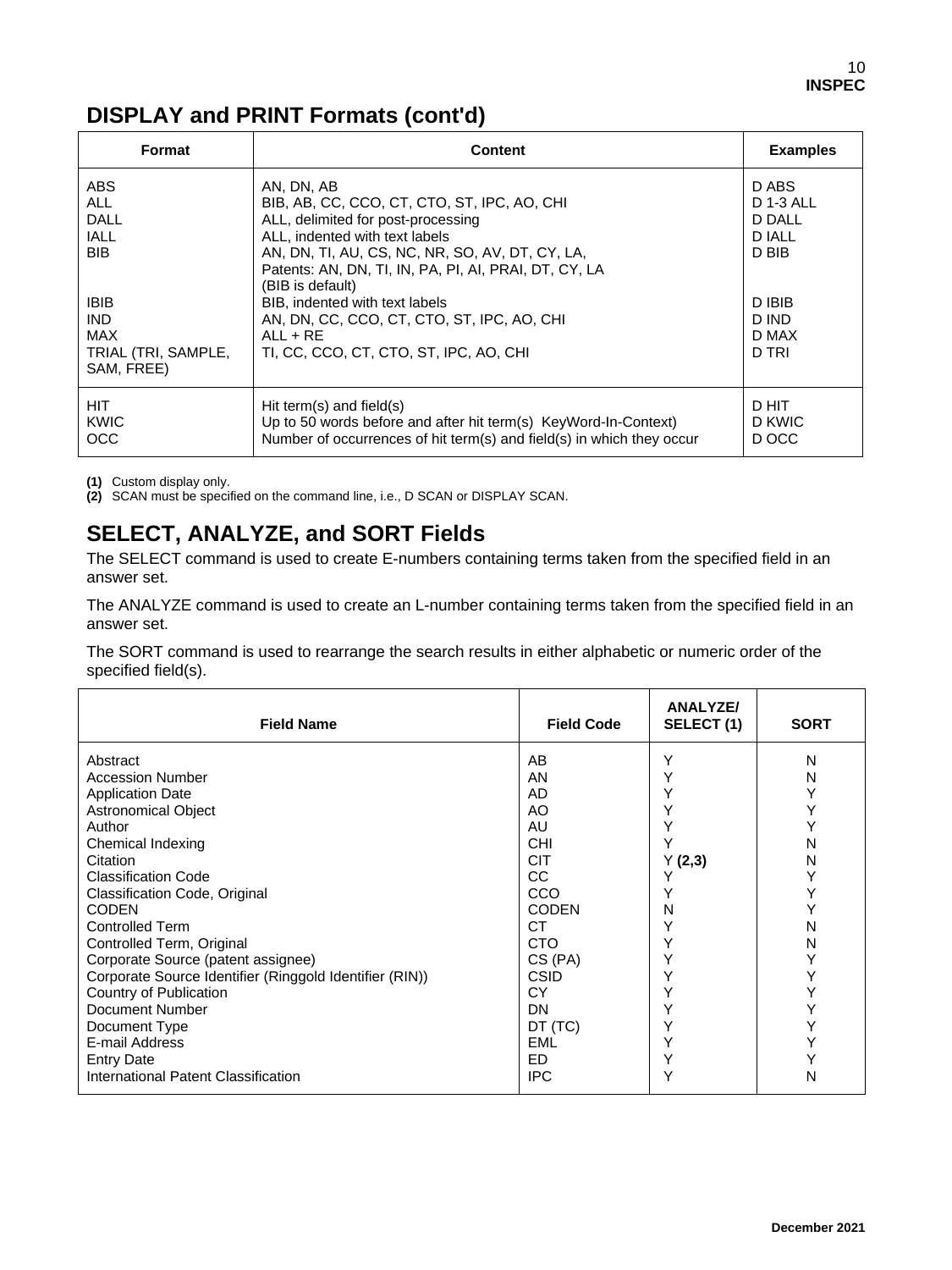# **SELECT, ANALYZE, and SORT Fields (cont'd)**

| <b>Field Name</b>                         | <b>Field Code</b> | <b>ANALYZE/</b><br>SELECT(1) | <b>SORT</b> |
|-------------------------------------------|-------------------|------------------------------|-------------|
| International Standard (Document) Number  | <b>ISN</b>        | Y(4)                         | Υ           |
| <b>International Standard Book Number</b> | <b>ISBN</b>       | N                            | Υ           |
| International Standard Serial Number      | <b>ISSN</b>       | N                            | Υ           |
| Journal Title                             | <b>JT</b>         | Y                            | Y           |
| Journal Title, Abbreviated                | <b>JTA</b>        | Y(5)                         | Υ           |
| Journal Title, Full                       | <b>JTF</b>        | Y(5)                         | Υ           |
| Language                                  | LA                | Υ                            | Υ           |
| <b>Meeting Date</b>                       | <b>MD</b>         | Υ                            | Υ           |
| <b>Meeting Location</b>                   | <b>ML</b>         | Υ                            | Υ           |
| <b>Meeting Title</b>                      | MT                | Υ                            | Υ           |
| <b>Meeting Year</b>                       | MY                | Υ                            | Υ           |
| <b>Note</b>                               | <b>NTE</b>        | Υ                            | Υ           |
| Number of Contract                        | <b>NC</b>         | N                            | Υ           |
| Number of Report                          | <b>NR</b>         | Υ                            | Y           |
| Occurrence Count of HIT Terms             | <b>OCC</b>        | N                            | Υ           |
| <b>Patent Country</b>                     | PC                | Υ                            | Υ           |
| Patent Number                             | <b>PN</b>         | Υ                            | Y           |
| Patent Number, Original                   | <b>PNO</b>        | Υ                            | Υ           |
| Priority Information, Original            | <b>PRAO</b>       | N                            | Υ           |
| <b>Priority Year</b>                      | <b>PRY</b>        | Υ                            | Υ           |
| <b>Publication Date</b>                   | <b>PD</b>         | Υ                            | Υ           |
| <b>Publication Year</b>                   | PY                | Υ                            | Υ           |
| Publisher                                 | PB                | Υ                            | Υ           |
| <b>Reference Count</b>                    | REC (RE.CNT)      | Y                            | Y           |
| Source                                    | <b>SO</b>         | Y(6)                         | N           |
| <b>Supplementary Term</b>                 | <b>ST</b>         | Y                            | N           |
| Title                                     | <b>TI</b>         | Y (default)                  | Y           |
| Uniform Resource Locator                  | <b>URL</b>        | Υ                            | Υ           |
| <b>Update Date</b>                        | UP                | Υ                            | Y           |
| Word Count, Title                         | WC.T              | Υ                            | Y           |

**(1)** HIT may be used to restrict terms extracted to terms that match the search expression used to create the answer set, e.g. SEL HIT TI.

**(2)** SELECT HIT and ANALYZE HIT are not valid with this field.

**(3)** SELECT HIT or ANALYZE CIT allows you to extract the reference from the source documents in this file and have them automatically converted to a citation format for searching in the SCISEARCH file. SEL or ANALYZE CIT extracts first author, publication year, volume, first page, with a truncation symbol and with /RE appended to the terms created by SELECT.

**(4)** Selects or analyzes CODEN, ISSN, and ISBN, and appends /ISN to the terms created by SELECT.

**(5)** Appends /JT to the terms created by SELECT.

**(6)** Selects or analyzes CODEN, ISSN and ISBN, and appends /SO to the terms created by SELECT.

# **Sample Records**

#### **DISPLAY BIB of JOURNAL**

AN 2021:20413648 INSPEC

DN 20413648<br>TI An "on-o

- An "on-off" electrochemiluminescence immunosensor for PIVKA-II detection based on the dual quenching of CeO2-Au-g-C3N4 hybrids by Ag nanocubes-VB2<br>AU Zhujun Ai(1);
- Zhujun Ai(1); Ke Chen(1); Hua Tang(1); Min Zhao(2); Daobin Han(2);
- Dongmei Xiong(3)<br>CS (1)Chongqing Med (1)Chongqing Medical University, Department of Infectious Diseases, Chongqing, China; (2)Chongqing Medical University, Key Laboratory of Clinical Laboratory Diagnostics (Ministry of Education), Chongqing, China; (3)Chongqing Medical and Pharmaceutical College, Nursing Department, Chongqing, China EMAIL: tanghua86162003@cqmu.edu.cn